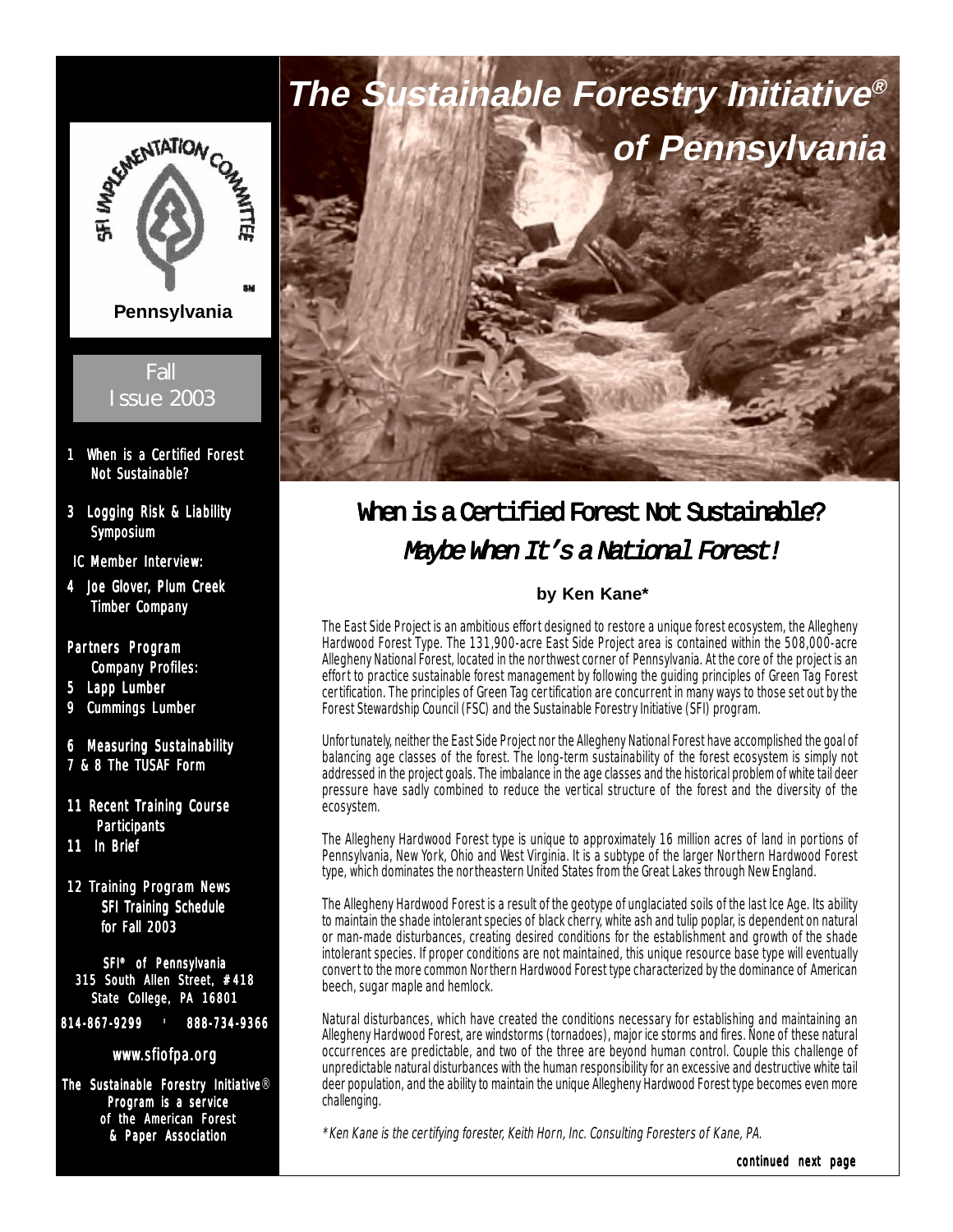#### **The Sustainable Forestry Initiative® of Pennsylvania**



The Sustainable Forestry Initiative (SFI) program is a voluntary, industry driven effort developed to ensure that future generations will have the same abundant, healthy, and productive forests we enjoy today. Created in 1995 by the American Forest & Paper Association (the national trade organization representing the United States forest products industry), SFI is a program of comprehensive forestry and conservation practices.

In order to broaden the practice of sustainable forestry in our state, an Implementation Committee was formed to develop the Sustainable Forestry Initiative of Pennsylvania. Today, the SFI of PA program works to ensure the progress of the national initiative, here in Pennsylvania.

#### Implementation Committee (IC) Members

Ken Roberts, Chairman, Mead Westvaco\* Matt Andrews, Deer Park Lumber **D. Wayne Bender**, PA HDC John Bouch, Timber Management Inc. **Bill Bow, Appleton Papers, Inc. Charlie Brown**, Glatfelter Pulp Wood Co. $^{\star}$ **Tom Buzby**, Weaber, Inc.\* Blair Carbaugh, Private Landowner Dan Evans, Weyerhaeuser\* **Jim Finley**, Penn State University **James Grace**, Bureau of Forestry Bob Hobbes, Hobbes Forestry Dave Jackson, Tree Farm Program Jeff Kochel, Forest Investment Associates\* Dave & Mark Krumenacker, Krumenacker Lumber Co. Rich LaBrozzi, RAM Forest Products John Levavasseur, Temple Inland Forest Products\* Paul Lyskava, PFPA Ken Manno, SFI of PA **Ray Noll**, SFI of PA ene Odato, Bureau of Forestry **Joe Glover**, Plum Creek Timber Co.\* **Dave Sienko**, Sienko Forest Products **Sue Swanson**, AHUG Kevin Stout, Georgia-Pacific Corp.\* **Susan Stout**, USDA Forest Service Todd Waldron, Craftmaster Manufacturing, Inc. Mark Webb, Webb Forestry Consulting Jay Farrell, AF&PA Liason \*DENOTES AF&PA MEMBER COMPANY

Questions or comments regarding the SFI of PA newsletter, contact Ray Noll at 814- 867-9299, 888-734-9366, or via e-mail at sfi@penn.com. at sfi@penn.com.

 $\frac{1}{2}$ 

Part of the swath cut by the 1985 tornado that hit the Allegheny National Forest.



#### **When Is A Forest Not Sustainable? (continued)**

As noted, the Northern Hardwood Forest type has a high component of shade tolerant sugar maple, beech and hemlock tree species mix. Sugar maple mortality due to insect infestations, drought and other threats is a major consideration behind the East Side Project. Likewise, both beech and hemlock are under attack by exotic pests. The beech is under attack by the Beech Scale Necria Complex, which entered North America on an ornamental beech around 1890 near Nova Scotia. This disease is moving south and west. The killing front is now the southwestern portion of the Allegheny National Forest.

Hemlock is under attack from the Hemlock Woolly Adelgid. This pest is present throughout southern and central Pennsylvania and is moving. The threat to beech and hemlock, along with the region's high deer population and its preferential browsing habits, eliminates any practical application of uneven aged forest management.

Preserving and maintaining the Allegheny Hardwood Forest type through human management becomes more challenging in older stands (100 years or more) as interfering vegetation and lower tree stocking occurs because of deer browsing and tree mortality. More aggressive management, including the use of herbicides, deer enclosures and a more aggressive harvest of both deer and timber over larger areas, is clearly necessary.

One problem that could be encountered by attempting the proper human implementation of management that mimics natural disturbance is not only the size and scope of the project, but the socioeconomic implications. A man-made attempt to mimic natural forces will result in the harvest of significant volumes of merchantable forest products, which could be easily misinterpreted—and portrayed by some—as profit seeking, especially since trees which comprise the Allegheny Forest type are valuable and in demand throughout the world.

Another potential concern in maintaining the Allegheny Forest type is available manpower and economic commitment. As Forest Service financial resources are strained with the perennial and growing cost of fighting forest fires in the West, less money and personnel are available for effective management elsewhere.

The aging work-force and retirement of veteran Forest Service employees will reduce the experience levels of those implementing the management plans. This can already be seen in the marking of timber on the East Side Project. Field observations suggest that timber markers do not completely understand the dynamics of the Allegheny Hardwood Forest type.

Clearly, it is necessary to undertake an immediate, aggressive program of managing the Allegheny National Forest in order to maintain its role as a unique forest ecosystem. A strong education process will be necessary to convince the public of the value in protecting Allegheny Forest type from loss due to man's unwillingness to properly manage these resources. ■

Reprinted by permission from National Woodlands (ISSN 0279-9812), January 2003, Volume 26, No.1. Published quarterly, in January, April, July and October by American Resources, Inc. for the National Woodland Owners Association, 374 Maple Ave. E., Suite 310, Vienna, VA 22180-4751; tel. (703) 255-2700.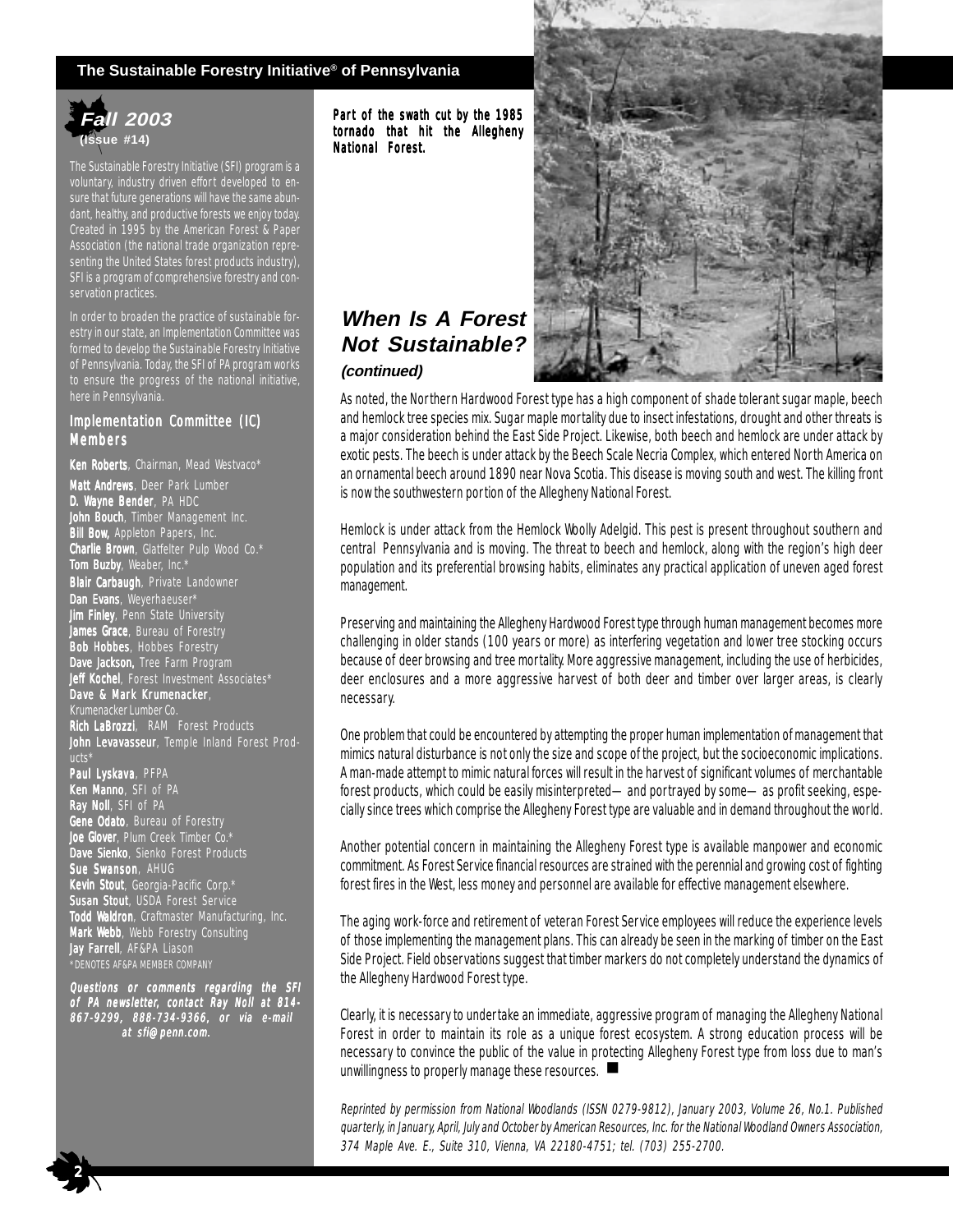# **SFI of PA IC Member**

# **Joe Glover** *of Plum Creek*

Joe Glover's career in forestry is characterized by being in the right place at the right time. Growing up in Latrobe, Pennsylvania, his formative years were shaped by his Catholic faith and his Boy Scout activities. He attained the rank of Eagle Scout and seriously considered the priesthood while attending St. Vincent's College. Joe's love of the outdoors won out, and he transferred to Penn State's School of Forest Resources at Mont Alto. He received an Associates degree and then transferred to the main campus to complete his Bachelors in Forestry.

While in college he was on the woodsman's team and worked summers as an intern for Georgia Pacific (GP) at Marble. It was there he worked under Kevin Stout, a Forest Resource Area Manager for GP and a member of the SFI of PA Implementation Committee. Joe was hired by GP in 1998 before he graduated from Penn State. At that time, the Timber Company (a subsidiary of GP) divested its land holdings in Pennsylvania, giving Joe the task of putting 32,000 acres up for sale. The Timber Company was purchased by Plum Creek in October of 2001, separating the land from GP, both in terms of harvesting policy and attitude. Plum Creek is a real estate investment trust (REIT) that happens to be in the logging business. Joe states, "As a land company, selling delivered logs, we are reaping the benefits of high stumpage prices. I am looking for a sawmill just about ready to run out of logs—and that is the customer I want. My job here is to make as much money off my logs and pulpwood as I can."

 Joe sorts out all the wood he takes from Plum Creek land according to market and is also responsible for finding and cultivating those markets. It is an unpredictable business and he thrives on the challenge of it. Joe's view of the forester/logger relationship is that the forester is the doctor diagnosing the treatment of a particular stand. The logger is the surgeon, cutting out what needs to be removed for the betterment of the forest. Joe will mark a sample area of a



**Forester Joe Glover with his dog Tucker in the Plum Creek office in Brookville.**

 stand so the loggers get the idea of what he wants done and how to proceed. He says, "Some loggers are uncomfortable with the responsibility of selecting trees to harvest, but our SFI trained logging crews enjoy the challenge. Most of the time they do as good of a job in selecting trees to harvest as I do."

 What makes Plum Creek lands profitable is logging, which generates 95% of their profit. Joe says, "Most of our stands were high-graded back in the 70s and 80s resulting in a high percentage of pulpwood. The challenge is to move that pulpwood and increase the value of that stand to make us money." Part of Joe's focus is to make the lands under his stewardship healthier and to ensure sustainable yield. He says, "I'll use whatever method is necessary to get regeneration started within the stand. Clearcuts, shelterwoods, thinnings, herbicide treatments, deer fences—though I am not wild about the fences. My typical cut is to improve the stand by removing the low value species such as hemlock, beech, birch, pine, and aspen; and also cut some of our more valued species to generate income."

In terms of environmental sensitivity, Joe feels it rests in the hands of the skidder operator. "In a harvesting operation, it is the mind set of the skidder operator that reflects aesthetic and environmental awareness. It is all in how you get the logs from the stump to the deck. The skidder operator needs to take care of his machine and make sure it is not doing any residual damage. I see the difference in how efficient he can be, as well as taking care of the stand. This is why SFI of PA's new course, Job Layout and Profitable Skidding, is so important. When a logging job is finished people notice two things: how well it is cleaned up and what the skid trails look like."

In a harvesting operation, it is the mind set of the skidder operator that reflects aesthetic and environmental awareness.

—Joe Glover —Joe Glover

Joe's philosophy of forestry complement Objectives. He says, "You need to hav backing up the logger. But the logger can day-to-day decisions as to what trees selected. Our loggers are top notch as concerned, they are a very profession men. SFI of PA training courses help kee and get them home at night. It provide pertinent information that ties directly in ness. SFI's continued primary focus on and how to make their business run be mendous benefit to the industry."

One of Joe's responsibilities is oversee leases on 30,000 acres of Plum Cree remaining 2,000 are under an easemen Game Commission. Joe comments, "It way for us to make money off the land. V tracts into roughly 120 acres and rent to \$6 an acre. Once people take out a piece of ground, they love it and treat it their own. If something happens on th trash dumping, I find out about it immed ing also reduces the taxes on the landbas Commission doesn't like to see big tr because they feel the deer kill is less on than what it is on non-posted property. has made it clear to our lessees that our not a game refuge. We want to see the Most of our lessees do a very good j deer."

Discussing the limited markets available i Joe observes, "We need an Oriented-St (OSB) Plant in central Pennsylvania that round wood. Like the inventory shows, ber volume continues to grow—unfor keep cutting up the best of those sawl best keeps getting slightly worse as ti Five years ago what passed for a cherr is completely different from the cherry v today. In order to move away from that are going to have to educate the forest I stop high grading the stand. I don't see t

4

ing with the rate forest land changes h state—one million acres in ten years. It esting to watch."

**.**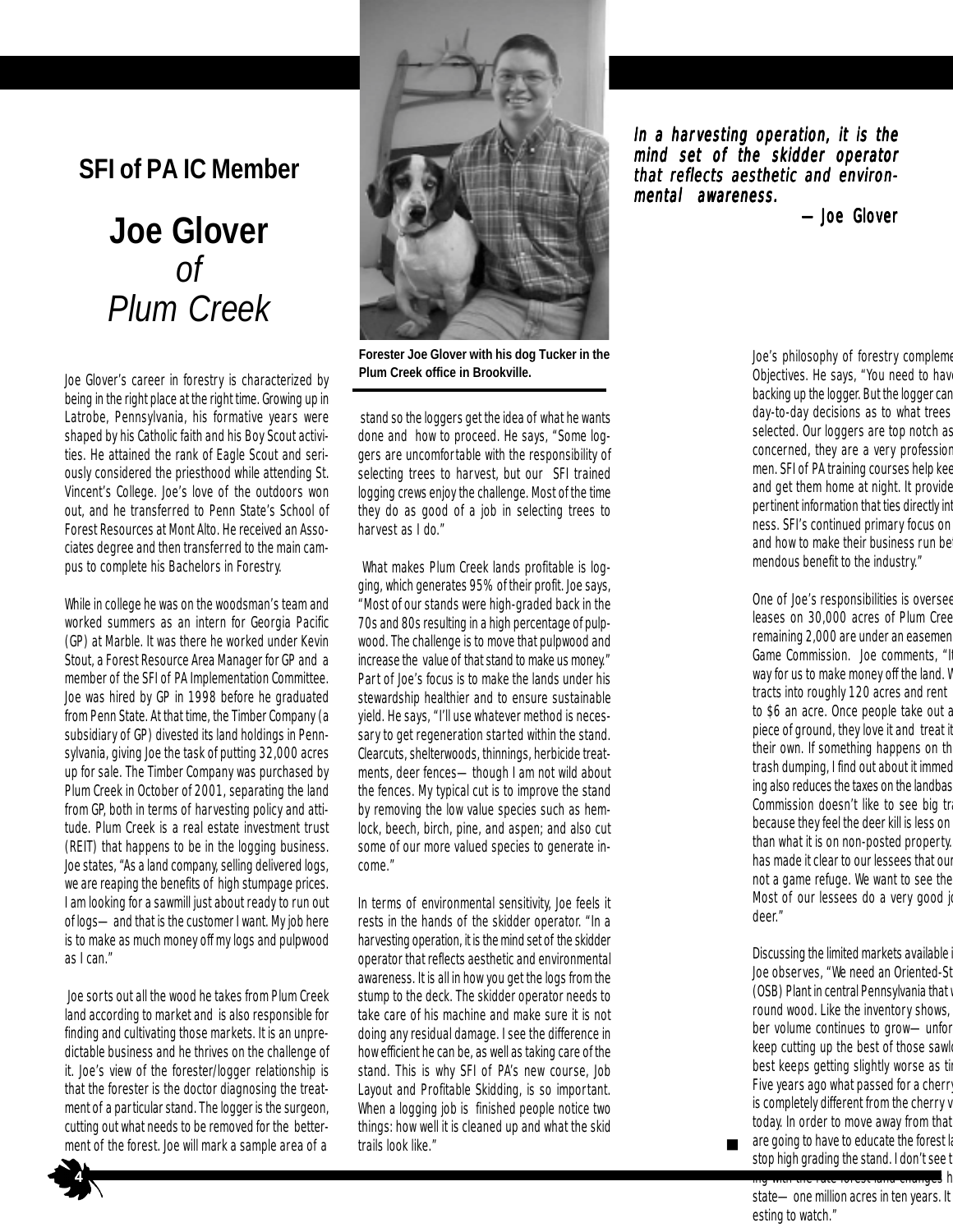TUSAF Form is a separate file.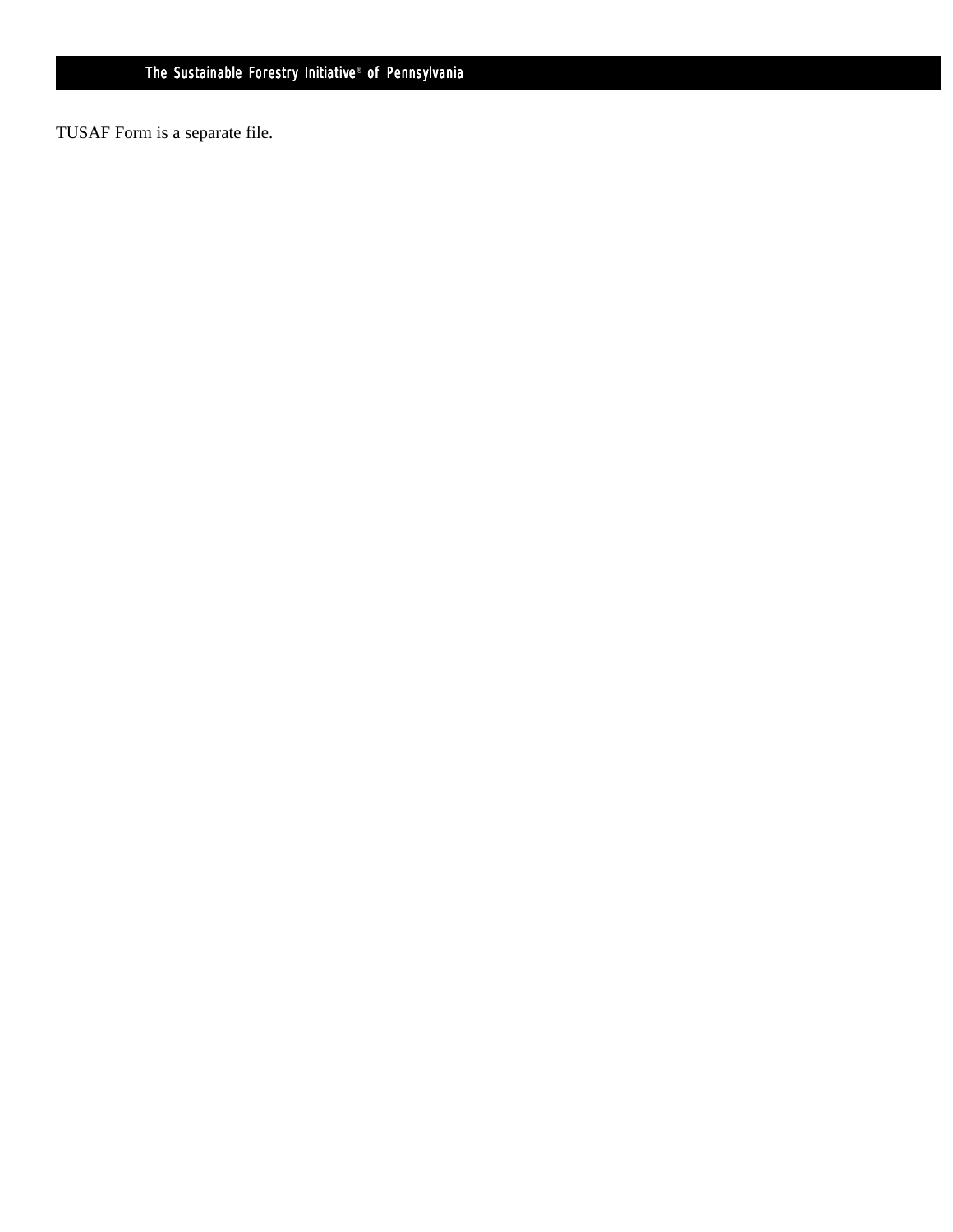# Partners Program Spotlight: Lapp Lumber

Lapp Lumber is located near Paradise, in the heart of Lancaster County's Amish country. Like Lancaster County, Lapp Lumber is undergoing a period of intense transition by evaluating their goals, products, and equipment in order to make changes suited for the current economic climate.

Jim Lapp's grandfather started the sawmill back in 1956 as a means of keeping his four energetic sons out of trouble and gainfully employed. They began by clearing fence rows and were soon selling logs. The Lapps built the sawmill on the family land and would log for two weeks then saw for two weeks. Lapp Lumber expanded and incorporated in 1962. They originally specialized in barn timbers, but then transitioned into their primary product, high quality custom dimension lumber for building industry and home owners. They utilize all the wood that comes into the mill, producing dimension/construction grade, furniture grade, and pallet lumber, as well as bark mulch, sawdust for animal bedding, and woodchips for pulp. Lapp also sells their woodchips to landscapers and homeowners. For their bark mulch, they grind it up, then let it compost, then grind it again in order to make it more consistent in color and texture for landscapers. Lapp sells their bark mulch by the cubic yard, emphasizing it is a totally organic product without stains or dyes which can leach out over time. They sell close to \$300,000. worth of bark mulch a year, often buying bark from other mills to add to theirs. In the last two years Lapp Lumber has been producing 2.5 million board feet a year. They employ sixteen people full time and several part time employees most notably two of the senior Lapp brothers who helped to start the business nearly fifty years ago. Jake and Mel still own the business while Sam Esh, (Mel's son-in-law) and Jim (Jake's son) manage the daily operations. Jim Lapp worked at the mill off and on through his high school and college years. The last two years have been difficult for the company, forcing them to examine all their costs, become more efficient and analyze their product line. Jim says, "We need to find ways to cut more costs or raise our prices on the product lines that we have—getting more money for what we produce."

Lapp Lumber procures their timber primarily by reputation and word of mouth, though they have done some radio and print advertising. They try to procure their wood within a sixty-five mile radius of the



Co-owner Mel Lapp, procurement forester Jeff Stover and manager Jim Lapp, in the woodyard at Lapp Lumber in Paradise, PA. (Not pictured: Jake Lapp, co-owner; Sam Esh, operations manager)

 mill. Until recently, Lapp maintained their own logging crew, but due to high insurance costs, they have scaled back and now subcontract cutters who work with Lapp log loaders and truck drivers. They use other subcontracted crews as needed. Most of these crews have had some SFI of PA logger training. They also augment their inventory supply by purchasing gatewood. Lapp Lumber maintains a standing inventory of 1.2 million feet in the woods as a security buffer against the fluxuating timber prices of the current market. The ongoing challenge of buying quality standing timber, when bidding competitively against larger mills in the region, is very difficult. Jim considers a reasonable price for timber a price that he knows he can make at least one percent profit.

Lapp Lumber completely agrees with the principles of SFI—but economic times being what they are and landowners needing dollars despite arguments for sustainability—they will harvest everything fourteen inches and up. It is particularly difficult to maintain sustainability in Lancaster County, because of the development pressure. Jim elaborates, "The ones that give us the most pause for thought is someone who just bought the land—and he is a land developer. He has 40 acres he wants cut—we love forty acres, it is an ideal tract for us. We often have to work on five acre tracts. But we know once we cut it this land will never be forestland accessible for harvesting timber again."

Lapp Lumber is a family business and in many ways treats their employees as family. They are committed to keep the mill running so the employees can continue to be breadwinners. The other side of the Lapp commitment is to their customers. They serve two sets of customers with completely different needs. The forested landowner is a customer of sorts; even though he is paid for resource extraction, he wants his property cared for. The lumber buyer wants a quality product. Timber procurement is part of Lapp's ability to produce the lumber to satisfy customers. Lapp Lumber sells veneer logs, and sometimes sells its highest grade sawlogs to Weaber's sawmill simply because it pays better than putting them through their own mill.

Procurement from woodlots in the Lancaster area has continued to shrink— down to two and three acres. Lapp has plenty of stiff competition from other local sawmills. Jim states, "It is impossible to compete with the three Amish mills in our area because they do not have the same costs associated with running their business that we do. They don't pay social security or workman's comp. They have no payroll taxes or health insurance. They still compete against each other—it is not like they have some grand Amish conspiracy to drive the 'English' out of business— but their overhead is much lower than ours. How it effects us in terms of business competition is they can afford to pay more for sawlogs, and sell their lumber for less."

Lapp's procurement forester, Jeff Stover, strives to educate the landowners he deals with. He marks a stand to ensure sustainability, knowing they will get another opinion in hopes of a higher dollar value for their stand. Jeff says, "I always ask the landowner their plans for the land before I even consider marking the stand." Lapp Lumber has always kept the long-term goals of the landowner in mind when they do a harvest. But Jim Lapp wonders if their good intentions have been eroded by other competitors over the years, cutting on the same properties. He says, "Forty years ago when my grandfather started this business there weren't any other mills in the area. Over time we couldn't satisfy the demand for lumber and other mills sprang up. The Amish didn't have enough land for all their offspring to go into farming so sawmills were another way to keep them nearby."

As Jim looks toward the future he says, "The next two years will be critical for us in developing new products and upgrading our mill for greater efficiency. We are at the crossroads as an industry; those of us who can survive the next year will have the opportunity to make some money, if the economy doesn't take another dive. The industry in Pennsylvania has lost production because of the number of mills that have gone out of business. But the demand is still there." **.** 

 $\rightarrow$  5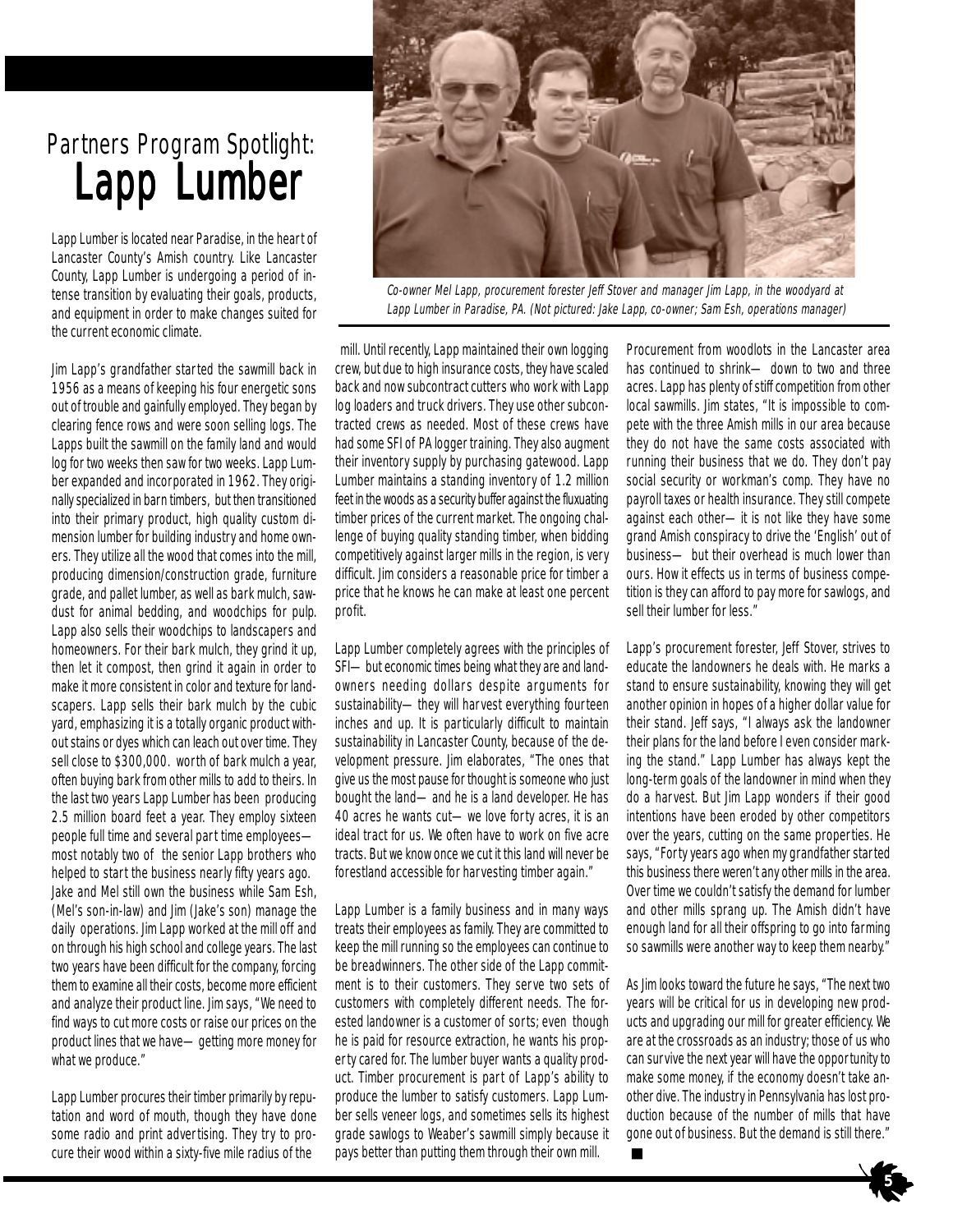# The Timber Unit Sustainability Assessment Form: It's Your Turn

by Susan Stout

Project Leader, USDA Forest Service, Forest Sciences Laboratory Jim Finley The Pennsylvania State University, School of Forest Resources Ninth in a Series

#### Background

For the past two and a half years in the Sustainable Forestry Newsletter, we have shown how results from research can help you assess whether the practices that you are applying to the forest are likely to sustain key values and benefits in Penn's Woods. At the outset, we asserted "… the dominant challenge for sustainable forestry in Pennsylvania is prompt regeneration with desirable species." This result is supported by many regeneration studies conducted over the last 35 years across the Commonwealth, by scientists at Penn State, with the US Forest Service, and a variety of others. Recent inventory data, described below, add further evidence. But the best evidence is not yet available—and you, the forestry community of Pennsylvaniamust take your turn as research partners if we are to truly understand the extent of this problem and, together, develop a solution.

Research results showed that the answers to a few basic questions about any timber harvesting practice and its context give a great deal of information about its contribution to sustaining Penn's Woods:

- 1. Does the harvest leave trees of diameter, quality, and species that keep options open for the fu ture?
- 2. Is the harvest a regeneration harvest (what will be the canopy closure after the harvest is completed)? And for regeneration harvests (those with < 60% canopy closure after harvest)…
- 3. Is there adequate advanced regeneration on the ground to restock the forest?
- 4. Is there too much interfering vegetation to allow advance and new seedlings to survive and grow?
- 5. How heavy is the deer impact?

6

These are the questions we are asking you to answer for every timber harvest with which you are associated. Filling out the Timber Unit Sustainability Assessment Form – on the next page – and submitting it to the Sustainable Forestry Initiative Office so that we can link data about these critical issues to the ground that is actually beingharvested is your opportunity to make a difference

 for the future of your industry and even your own business. We won't reveal your identity to anyone in the summary data, although we may call and ask to visit some of the TUSAF areas selected at random as part of our data quality assurance efforts.

#### Evidence from Forest Inventory

In 2000, the USFS, in partnership with the Pennsylvania Bureau of Forestry (PA BoF), began a shift to an annualized inventory system in which one-fifth of the state's forest inventory plots are visited each year, taking 5 years to visit all of the study sites. Regeneration is sampled intensively on all sites visited during the growing season. Last autumn, the USFS and the PA BoF published an interim report summarizing results from the first two years of field work. While the results that will emerge after all the plots have been visited will be more precise, these data show important trends.

These trends confirm our concern for Pennsylvania forest regeneration. Using criteria to account for different levels of white-tailed deer impact (see the Spring, 2001 issue of this newsletter) in partially harvested stands where sufficient light should promote regeneration establishment, the report projected potential regeneration success. Just 39 percent of the stands have sufficient advance regeneration in desirable species if the stands experience low deer pressure, and only 17 percent of the same stands will regenerate with desirable species if the deer pressure is high.

#### What does this evidence mean?

In the big picture, these results are a serious cause for concern, no matter how we look at it. The July 2003 storms that tore across much of northern Pennsylvania remind all of us how suddenly an existing forest can be blown over, and the winter 2003 ice damage across the northern tier showed us another natural force that can leave us completely dependent on the advance regeneration that was already established.

But how much concern depends on some data that the USFS/PA BoF inventory doesn't provide directly. Only some – perhaps half – of Pennsylvania's forest landowners indicate an intent to harvest timber. And for the long periods of time between stand replacing natural disturbances, our main concern about regeneration will be on acres that experience timber harvests.

What if all the adequate advance regeneration – 39% if we succeed in reducing deer densities, 17% if we don't – is on land whose owners and managers aren't planning to harvest timber? What if all the interfering ferns and beech and stripped maple are on the very acres where timber harvests will be conducted? And how can we tell?

#### This Is Where You Come In

One of the great strengths of the USFS/PA BoF Forest Inventory is also one of its great weaknesses. The data reported above represent an unbiased sample of what's happening in all of Pennsylvania's forests, across all landownerships and attitudes towards forest management and timber harvesting. The inventory is conducted with great sensitivity to the privacy of those who allow forest inventory data to be collected on their land. That's really important in Pennsylvania, where 74% of the forest land is privately owned. So the inventory crews ask no questions of the landowners of specific plots. Even though other members of the Inventory staff conduct interviews and surveys to determine what proportion of landowners are likely to conduct a timber harvest, they protect the privacy of the plot owners by keeping that data independent of the plot data.

So the Timber Unit Sustainability Assessment Form is a critically important way to link concerns about sustainability and future timber supply with the ground that's actually being harvested through your efforts in partnership with the Sustainable Forestry Initiative. Jeff Kochel, of Forest Investment Associates, led a task force including industry leaders and research scientists, including both of the authors of this report, in developing the form, which is closely linked to SFI's Sustainable Silviculture Training Course. All that's left to complete the project is widespread adoption and use of the form. So now, it's your turn!

Susan L. Stout, USDA Forest Service, Northeastern Research Station, Forestry Sciences Laboratory, P.O. Box 267, Irvine, PA 16329-0267

Jim Finley, The Pennsylvania State University, School of Forest Resources, Ferguson Building, University Park, PA 16802-4361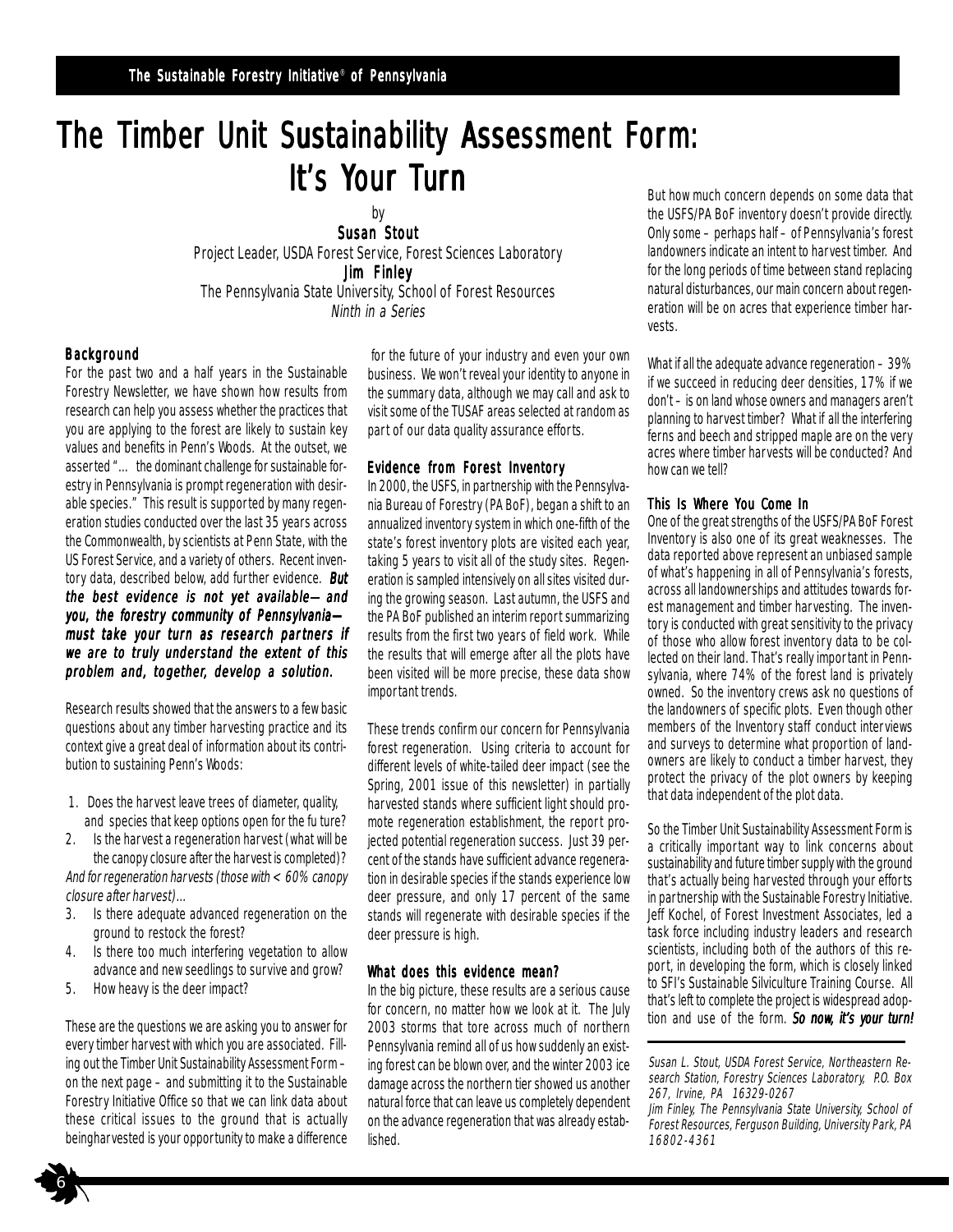See TUSAF Form as a separate file.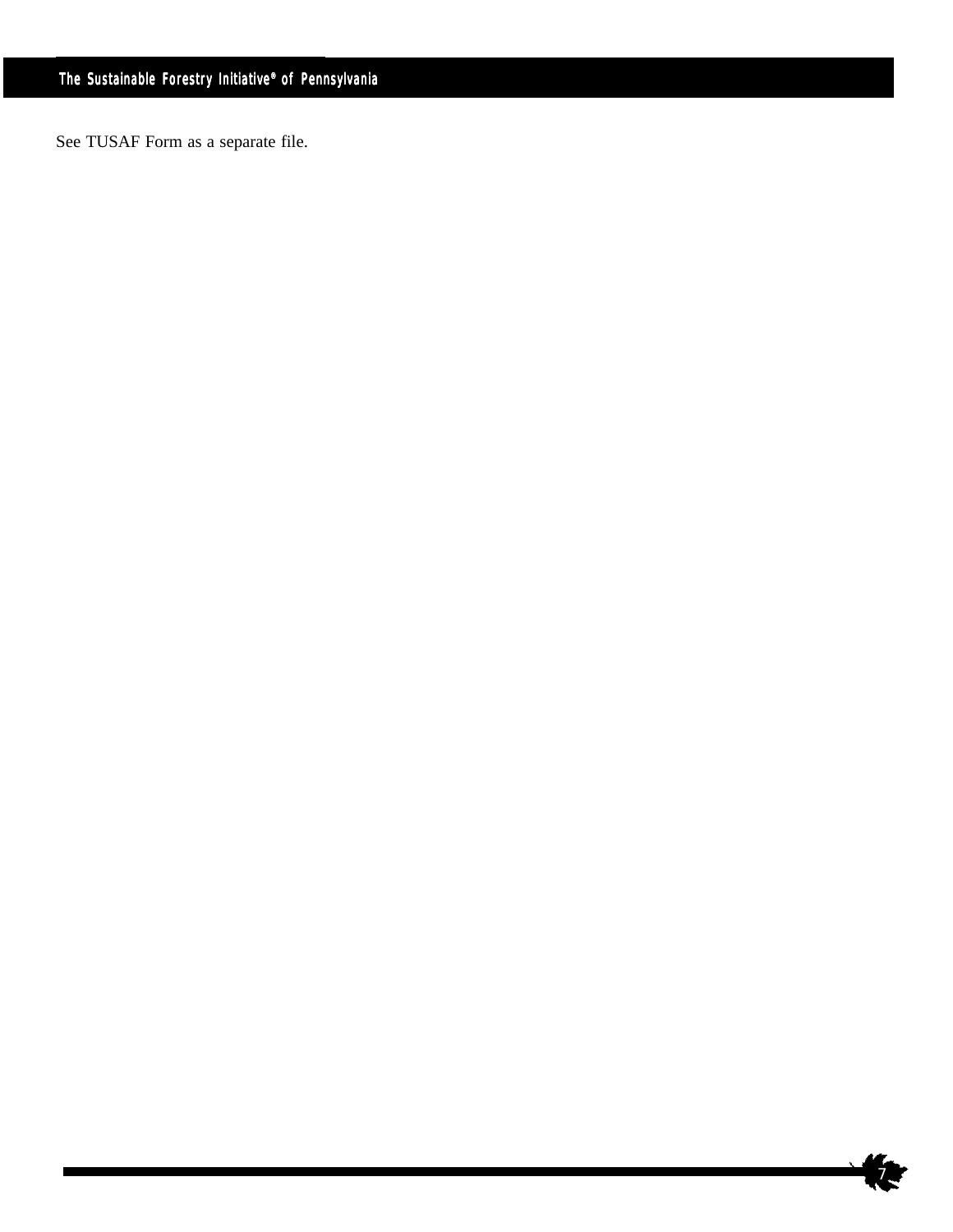#### **The Sustainable Forestry Initiative® of Pennsylvania**

## Partner Spotlight:

# **Cummings Lumber** Company, Inc.

Success has always figured into the family business of Cummings Lumber for the four generations it has been operating, and they continue to thrive. Started in 1929 by Lee William Cummings in Troy, PA, the twenty acre sawmill site was chosen for its excellent water supply and closeness to the railroad. Cummings built a railroad siding and erected his steam powered mill next to it. They phased out the steam engines by 1966 and have kept consistent with new technology and equipment ever since. Over the decades, Cummings Lumber has endured two fires and the flood of '72 which damaged Penn Central's railroad lines so badly they were abandoned. Cummings began shipping their lumber by truck, eventually buying several tractor trailers. They expanded to a second mill in Monroeton in 1980 and opened a retail store in Troy to capture the walk-in business, selling hardwoods and softwoods, paneling and other products. In 1985 Cummings formed a new company, Oak Hill Veneer, run by Lee Cummings and specializing in high quality veneer from selected boards. Their equipment is so specialized that they can produce veneer panels up to twelve feet long by infinite widths. Cummings has nine dry kilns which each hold 50,000 boardfeet (bf). The company produces 10 million bf of lumber per year—approximately 40,000 boardfeet a day. Thirty-five percent of their production is in pallet lumber which goes to Cummings' pallet manufacturing plant and uses up the low-grade wood. The two common lumber goes to their flooring plant in Troy, Barefoot Flooring, which employs 60 people who produce 16,000 square feet of finished flooring a day. Cummings' primary product is one common or better dimension lumber that is surfaced or made into molding.

Cummings procures its lumber from about a 100 mile radius of the mill in Troy, which attests to the vast timber resources in the Endless Mountains region considering Cummings' volume. That volume is harvested at least ten times from other large mills cutting in the same area. Cummings keeps a standing inventory of about 4 million bf in the woods—a five month supply, and another 400,000 bf in the yard—three



Scott Cummings, foreman of the sawmill, Roy Cummings, Jr., president and general manager, and Chip Cummings, who is in sales and marketing for the company.

 weeks worth of wood for the mill. They do purchase some gatewood.

Roy Cummings, Jr. is president and general manager of the lumber operations at the sawmill. His goal is to efficiently produce the finest hardwood in the world. Their equipment is state-of-the-art, their employees are highly skilled and dedicated, and they produce a diverse product line that serves the changing needs of customers around the world. Roy discusses the role SFI plays in his business, "SFI has been good for the industry. Good for the safety and training of loggers. We hope that SFI emerges as one of the leaders in the certification field with rules that can be adapted to various situations mills buying logs encounter. For the most part, only state lands are certified. We believe that loggers and forestry people need to be certified so that all forest harvesting falls under their guidelines, then the whole process can be certified." Cummings customers in England would like to see them produce certified wood, but are unwilling to pay the higher price chain of custody wood will cost. Roy states, "Certification was a hot topic two years ago and has died down because it can't be done. I'm not going to spend seven or eight thousand dollars to get certified—which doubles my costs out in the log yard with nobody willing to pay for it. It doesn't make any sense. The idea of certification is good. SFI is good we need more training for anybody who logs. People who practice bad forestry need to be stopped."

Chip says, "At the end of the day it is the people whomake the difference, not the forests. We, as an industry, would like to see the SFI program get the recognition as the true certification rather than FSC. It makes

 more sense for the people who are doing the cutting to be trained in sustainable harvesting methods than for the actual land to be certified. We can't change what has been done before on that land, but we can make it better from this day forward."

Roy continues, "Forestry and the practice of growing trees is really a no-brainer. It is pretty hard to mess up. You cut them down and you let them grow. Making it easier for trees to grow is not difficult. The way to do that is make sure everyone who is involved in harvesting is educated. Foresters who work for sawmills and are involved with industrial logging have more to lose than the others because that sawmill's reputation is at stake in the quality of their harvesting." Chip adds, "There are also some landowners who just don't care—which is amazing in this day and age. We generally try and avoid them because our stamp would be on that property and neighbors talk. We will walk away from some jobs. Most sawmills realize that if they want to be around another eighty years they have got to do a good job."

Cummings employs two foresters and require all their loggers and foresters to be SFI trained. SFI practices have been a part of Cummings policies before there was an SFI. Chip says, "It wasn't a big change for us to go with SFI. Where I see SFI being really helpful is with landowners. Because they want to understand what is happening to their land, and they need to be reassured everything will be all right. SFI helps with the landowners' perception of our industry. Very few organizations are spending money to educate the public, but SFI is one."  $\blacksquare$ 

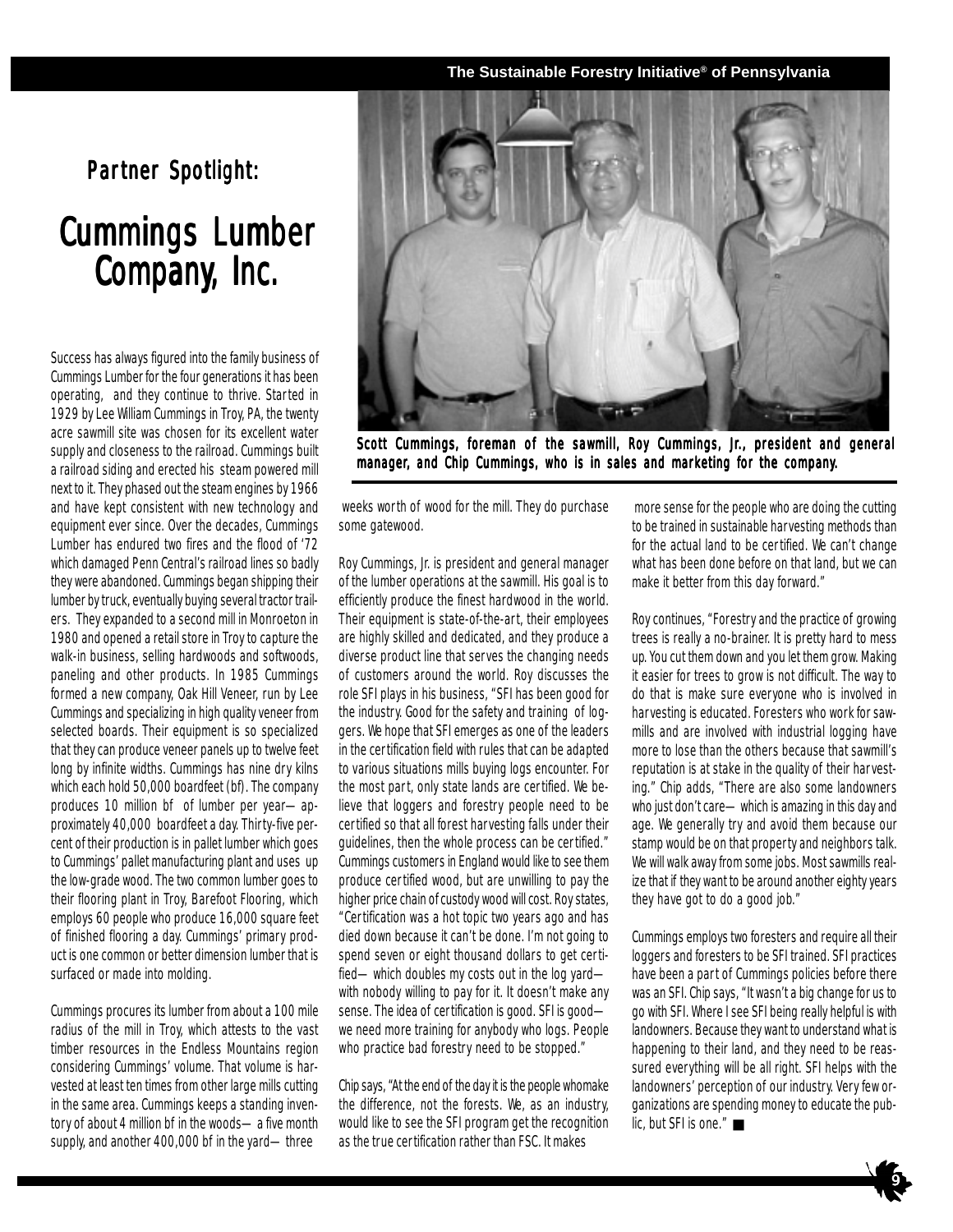

# **State Examines Expanding Forests**

Pennsylvania's protected wild and natural areas would grow by more than 20,000 acres while timber production is maintained at current levels under a plan being proposed by the state Department of Conservation and Natural Resources (DCNR). The agency has unveiled a plan that aims at balancing forestry goals with increased recreational uses of the state's natural areas. Since 1955, state forest management has been set by plans written every 15 years. Early plans focused solely on timber management. The new plan grew out of more than two dozen public meetings dating back five years. During that time, more than 5,000 comments were submitted.

"The forest plans started with timber management and evolved into multiple-use and now to ecosystem management," said Gretchen Leslie, a spokeswoman with the agency. "The hot button issues at those meetings were recreation and user access, and this plan reflects that buzz."

DCNR Secretary Michael DiBerardinis said the new draft plan recognizes the need to see wild and natural areas of the state as ecological regions. At the same time, it does not ignore timber production on state lands. Officials say timber from state land is part of a \$5 billion a year industry that employs 100,000 people in Pennsylvania.

The plan would maintain timber production at levels reached during the 15-year period from 1985 to 1999. The state Bureau of Forestry estimates that about 635 million board feet of timber was harvested during that period.

Perhaps the most important part of the plan is the proposed addition of more than 20,000 acres to the state's 61 natural areas and 14 wild areas. Together, those areas account for almost 180,000 acres. DiBerardinis was quoted in saying, "This proposal further advances this administration's views on protecting more areas in our state forests and parks."

The agency plans to hold eight public meeting across Pennsylvania, to be followed by 20 additional meetings in each of the state's 20 forest districts, during which time more public testimony will be solicited on the final draft of the plan. DCNR officials want to finalize the plan by the fall.  $\blacksquare$ 

Reprinted with permission of The Associated Press.

#### **The Sustainable Forestry Initiative**® **of Pennsylvania**

#### **SFI of PA Program Partners**

Partners Program Participants are committed to the SFI Standards and pay a set fee annually based on sawmill production from Pennsylvania sawlogs.

Appleton Papers, Inc.(6) Baker's Lumber Company, Inc. (5) Blue Ox Timber Resources (5) Bonham Log & Lumber, Inc. (5) Brode Lumber (5) BroJack Lumber Company, Inc. (3) Brooks Lumber & Timber Harvesting (4) Brookville Wood Products (5) C.J. Charles Lumber, Inc. (4)  $\blacksquare$ Champion Lumber Company, Inc. (4) Clear Lake Lumber (5) @ <sup>^</sup> Cornerstone Forest Products (6)  $\mathbb{M}^4$ <sup>®</sup> Craftmaster Manufacturing, Inc.(2) Cubbon Lumber & Land Co., Inc. (5) Cummings Lumber (5)  $\blacksquare$ <sup>-®</sup> Custead's Sawmill, Inc. (5) ! DA-JAC Lumber (3) Deer Park Lumber (6) Dwight Lewis Lumber Co. (2) James Doliveira Lumber (3) Edwin Johnson & Sons (5) C.A. Elliot Lumber (4) Forest Investment Associates (3) Georgia-Pacific Corp. (8) The Glatfelter Pulp Wood Co. (8) Heacock Lumber (3) R.J. Hoffman Lumber (3) Hyma Devore Lumber (5)  $\blacksquare$ International Paper (8) Kern Brothers Lumber Company (3) Gerald King Lumber (6) Krumenacker Lumber Company (5) Kuhns Brothers Lumber (6)  $\mathbb{M}^4$  th L & H Lumber Company, Inc. (3) Lapp Lumber Company (5) Lauchle Lumber (6)  $\blacksquare$ Lee Brothers Lumber Company (2) Randy Leeper Lumber (3) Mead Westvaco  $(8)$ <sup><sup>1</sup></sup> Matson Lumber Company (3)  $\blacksquare$ <sup>+</sup> Mountain Hardwoods (6)  $^{\circ}$  1 \*Mt. Airy Lumber Co. Mt. Valley Farms & Lumber Products (4) @ <sup>^</sup> Ongley Hardwoods (3) Ordie Price's Sawmill (3) P & S Lumber Company (3) Patterson Lumber Co. Inc. (3) Pine Creek Lumber (6) Plum Creek Timber Co. (2) RAM Forest Products (6) Salem Hardwood, Inc. (1)  $\mathbb{M}^4$ Solt's Sawmill (4) St. Marys Lumber Co., Inc. (5)  $\blacksquare$ Sterling Forest Products (3) Temple-Inland Forest Products (1) Tuscarora Hardwoods, Inc. (4) W. B. Shaffer Lumber (6) Weaber Inc. (8)  $\blacksquare$ <sup> $\oplus$ </sup> Wheeland Lumber (6)  $\mathbb{M}^{\Diamond}$ Weverhaeuser (8)  $^{\prime\prime}$ \*denotes new company ()= years as participant Visit our web site for e-mail addresses ( $\mathcal{Q}$ ) and web

site links ( $\Diamond$ ) for these Partners and Supporters!

#### **SFI of PA Program Supporters** Supporter Companies help to promote sustainable forestry practices and pledge meaningful financial contributions. \*Allegheny Hardwood Utilization Group (AHUG) Babcock Lumber (4) Bailey Wood Products, Inc.(3) Bingaman & Son Lumber (3) @ <sup>+</sup> Catawissa Lumber & Specialty Co. (2) Coastal Lumber (4) Hobbes Forestry Services (3) Horizon Wood Products (3) Keystone Chipping, Inc. (2) Noll's Forestry Services, Inc. (3)  $\blacksquare$ Northern Tier Hardwood Assoc. Ochs Forestry Consulting, Inc. (1) Penn State University (2) (Forest Land Management Office) Pennco International, Inc. (1)  $\mathbb{Z}^4$ TimberLeads, Inc. (3) \*Timber Management, Inc. Red Rock Enterprises LLC (4)  $\blacksquare$ <sup>-6</sup> Sylvandale Forestry (3) Woodland Forest Products (2) \*Viking Energy \*denotes new company

| Please send me information on<br><b>SFI's Partners  </b><br>SFI Program in general $\Box$<br>send to:<br>SFI of PA, 315 South Allen Street,<br>Suite 418, State College, PA 16801 |
|-----------------------------------------------------------------------------------------------------------------------------------------------------------------------------------|
| Name:                                                                                                                                                                             |
| Company:                                                                                                                                                                          |
| Street Address:                                                                                                                                                                   |
| City, State, & Zip Code:                                                                                                                                                          |
| Telephone Number:                                                                                                                                                                 |
| Sawmill ______ Manufacturer _____                                                                                                                                                 |
| Forester<br>Logger                                                                                                                                                                |

1 0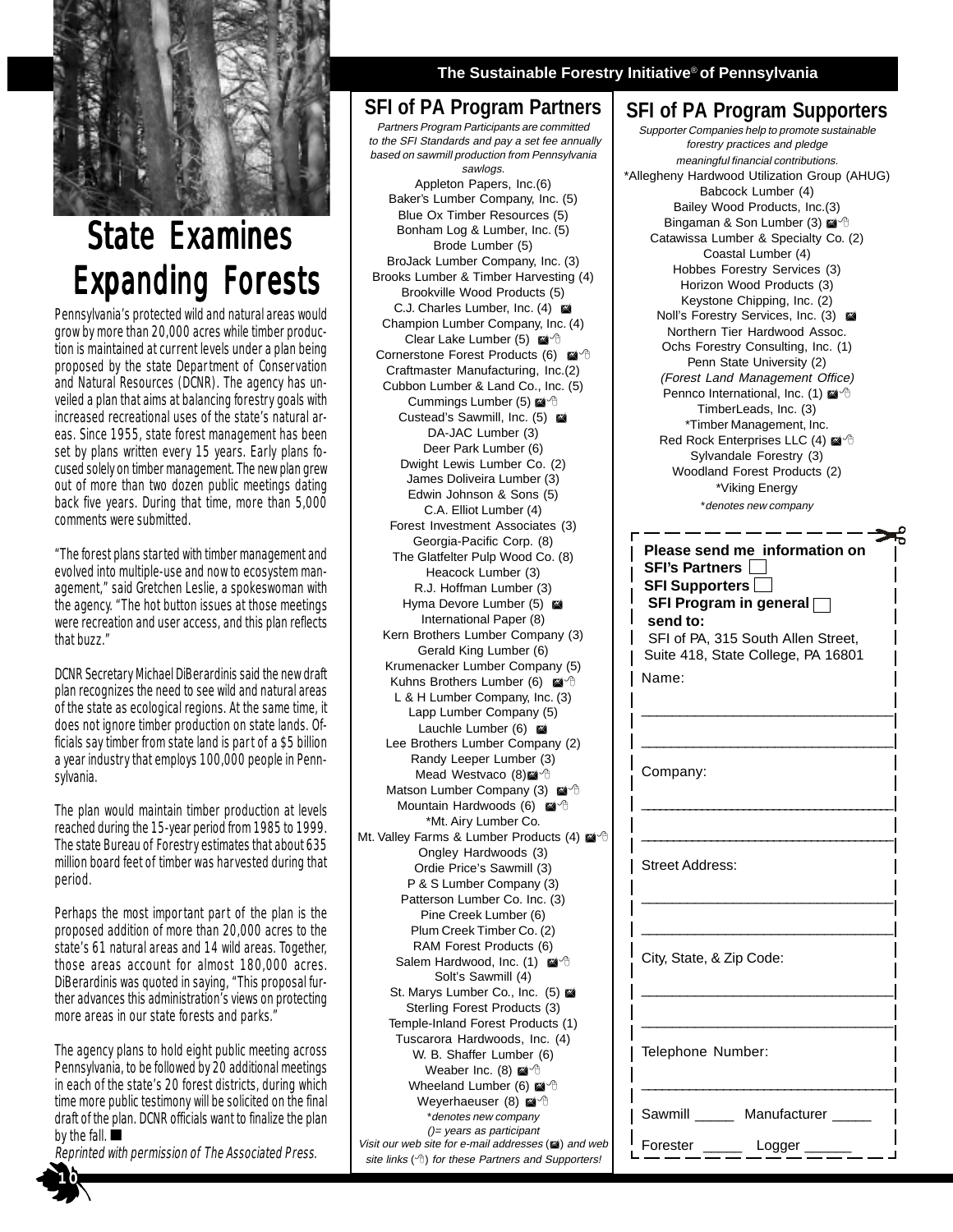# **SFI of PA In Action**

# Managing Logging Risk and Liability Symposium

A recent court case in Pennsylvania involved a logger who was severely and permanently injured by a danger tree. The jury awarded him a settlement of six million dollars. An appeal has been filed so the final outcome of the case won't be known for some time. Several very important issues came to light in this case. One of these was the stark reality that most of uslandowners, loggers, foresters, mill owners—do not have a good understanding of our responsibility when it comes to timber harvesting and danger trees. The SFI of PA will try to help by offering a symposium, **Managing Logging Risk and Liability**, on **Thursday, October 2, 2003**, at the Bryce Jordan Center on the University Park Campus of Penn State. It will be a full-day program with knowledgeable and extremely well-qualified speakers.

**Sponsors:** SFI® of PA, Penn State School of Forest Resources, PA Tree Farm Program,

- PA Forest Products Association, Allegheny Society of American Foresters
- **Date:** Thursday, October 2, 2003
- **Place:** The Bryce Jordan Center, University Park Campus of Penn State
- **Cost:** \$65.00 per person (includes lunch, parking, and materials)
- **Time:** Registration begins at 7:45am. Symposium will run from 8:45am until 4pm.

Topics to be covered include legal considerations for landowners, loggers, foresters and mills, written contract language, insurance, site disturbance and changing conditions, risk management, Occupational Safety and Health Administration (OSHA) Standards for logging operations, and more. Speakers will include Mark Gordon, Esquire, Partner in the firm of Pietragallo, Bosick, & Gordon, Chris LeDoux, Ph.D., USDA Forest Service, an OSHA representative, a risk management professional, an expert on insurance, and others. The symposium will provide some insights and will suggest resources for you to contact to deal with your specific concerns as they arise.

#### **Pennsylvania SFI Continuing Education Credit as well as SAF CFE Credit will be given for attending the symposium to those who apply for such. Forms will be provided.**

Overnight accommodations at special symposium rates have been arranged with: MOTEL 6, 1274 North Atherton St., State College, (814) 234 – 1600. RODEWAY INN, 1040 North Atherton St., State College, (814) 238 – 6783 IMPERIAL MOTOR INN, 118 S. Atherton St., State College, (814) 237 – 7686 DAYS INN PENN STATE, 240 South Pugh St., State College, (814) 238 – 8454 HAMPTON INN, 1101 East College Ave., State College, (814) 231 – 1590

- - - - - - - - - - - - - - - - - - - - - - - - - - - - - - - - - - - - - - - - - - - - - - - - - - - - - - - - - - - - - -

SYMPOSIUM REGISTRATION FORM

Name(s) of Attendee(s):

| Company/Organization: |  |  |
|-----------------------|--|--|
| Address:              |  |  |
| City, State, Zip:     |  |  |
| Phone Number:         |  |  |

**Registration Deadline — September 19, 2003. Check or Money Order payable to SFI of PA (\$65.00 per person) must accompany Registration Form.** Send to SFI of PA, 315 South Allen Street, Suite 418, State College, PA, 16801. For further information call the SFI of PA office (814) 867 – 9299. **SPACE IS LIMITED TO 700 PEOPLE – EARLY REGISTRATION IS ENCOURAGED.**

3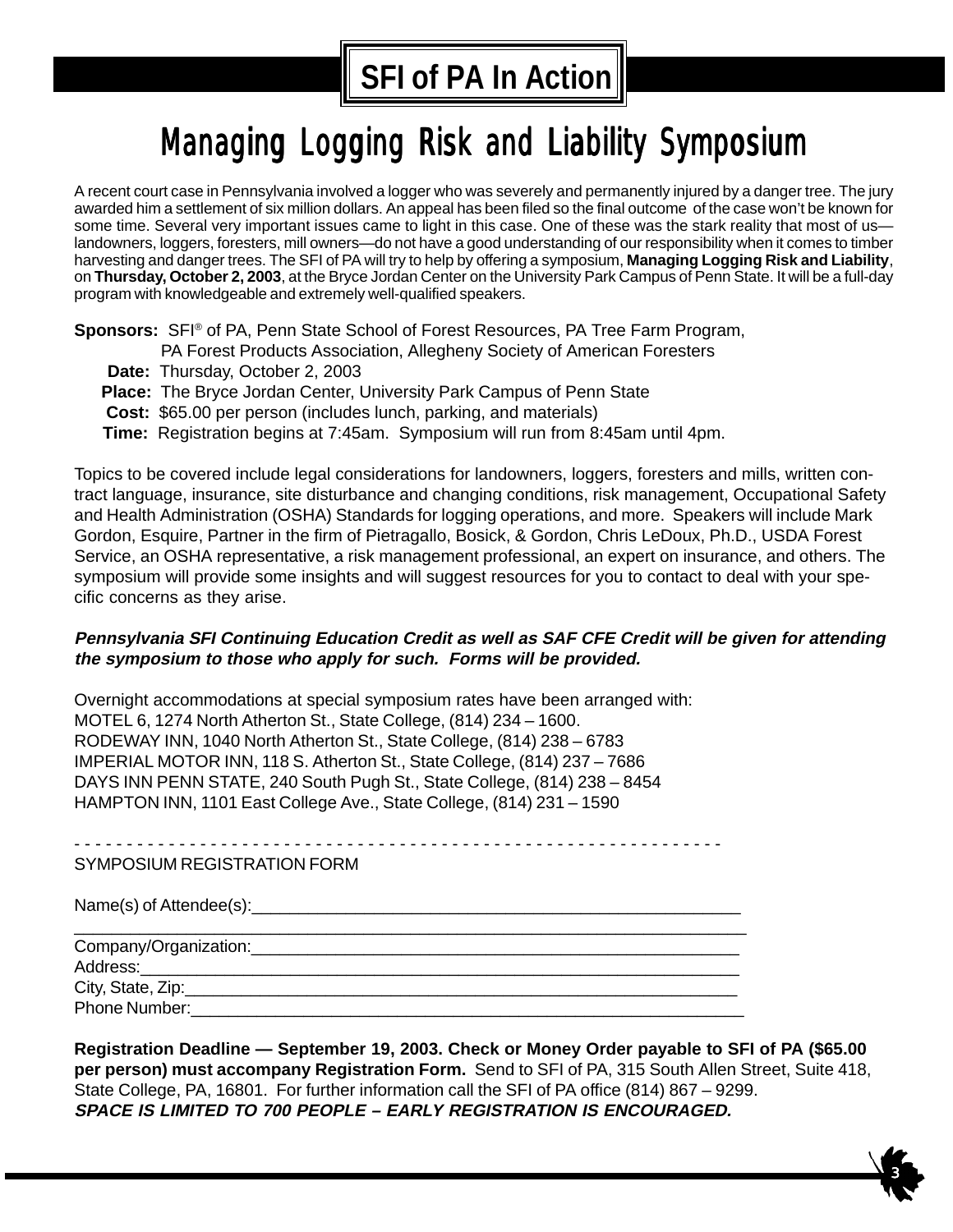#### Since May 2003 the following individuals have completed Core Level training with the SFI of PA. Core Level Courses are First Aid & CPR, Logging Safety, and Environmental Logging.

Matthew Burton Ridgway Harry Cathcart Olanta Gene Desposito Bradford<br>Luke Dillinger Johnsonburg Luke Dillinger Jonathan Hand Lebanon<br>Gregory Kirr Pittsfield Gregory Kirr Pittsf<br>Michael Kociancic Kane Michael Kociancic David Marzella Ridgway<br>Bruce W. Meeker Moshannon Bruce W. Meeker Paul Neal Brookville<br>Bill Niece Bort Aller Bill Niece Port Allegheny<br>
Wayne Powell Punxsutawney Regis Preston Brad Schmader Lucinda<br>Byron Seyler Loganton Byron Seyler<br>Dave Snyder James Strauser Myerstow<br>John Urmann, Jr. Ridgway John Urmann, Jr. Beryl Weaber Lebanon John A. Williams Kane

# Punxsutawney<br>Brockway Reynoldsville<br>Myerstown

**Brockway** 

Cherry Grove

Johnsonburg

Lonaconing, MD<br>Meyersdale

Cumberland, MD<br>Hyndman

## **WILDLIFE (OCTOBER 2002)**<br>Kenneth Abrahamson Brockway Continuing Education Continuing Education

Kenneth Abrahamson Brock<br>Frank Bergman Kane Frank Bergman Kane<br>John Biel Ludlow John Biel **Ludlow**<br>Todd Ference **Atlantic** Todd Ference<br>David Freemer Curtis Hollabaugh Warren<br>Alfred Jewart Austin Alfred Jewart David Kriegel Johnsonburg<br>Stephen Larson Port Allegany Stephen Larson Shane Lister Kane<br>
Mike McEntire Smethport Mike McEntire<br>John Nobles John Nobles<br>Budd Paris Cherry Grove David Schmader Endeavor Lucas Stec Garland Kevin Stout Dave Taylor **Port Allegany** James Whelpley Brockway Scott Wolbert Kane<br>Allen Zuraski kane

# **LOG TO LUMBER YIELD**<br>Dwane L. Barkman Clearville

Dwane L. Barkman Clearville<br>John Bouch Mahaffey John Bouch Mahaffey<br>James Chappie Central City James Chappie Central City<br>Steve Chappie Central City Steve Chappie Central<br>
Richard E. Clark Everett Richard E. Clark Kevin Croyle Schellsburg Kenneth R. Klahre Clearville<br>Brian Knox Bedford Brian Knox<br>Calvin Levdig Calvin Hyndman Calvin Leydig<br>Jody Miller Rodger V. Murray William E. Murray Meyersdale<br>Monte E. Redinger. Sr. Clearville Monte E. Redinger, Sr.<br>Ken Roberts David A. Shaffer Hyndman<br>James H. Shaffer Hyndman James H. Shaffer Rodney Shaffer Hyndman

## Core Training Completed acontinuing Education Courses Completed since May 2003 **GPS FOR FOREST MANAGEMENT**<br>Michael J. Barton, Jr. Sidmon

Michael J. Barton, Jr. Sidmon<br>John A. Bouch Mahaffey John A. Bouch Mahaffey<br>Robert A. Boyer Wilmington Robert A. Boyer Wilming<br>Arnold L. Brode Saxton Arnold L. Brode Saxton<br>Randy L. Brode Saxton Randy L. Brode Saxton<br>Douglas Cessna Clearville Douglas Cessna Clearville John Cessna Clearville Terry W. Cover Bedford<br>William H. Craig Moorefield William H. Craig Moorefield Moorefield Moorefield Muslim Muslim Muslim Muslim Muslim Muslim Muslim Muslim Musl<br>Redford Karl J. Fritz<br>
Russell E. Fritz Jr. Bedford Russell E. Fritz, Jr. Bedford<br>Ken Gibbs Bedford Ken Gibbs<br>Thomas Hobson Barleville Thomas Hobson Earleville<br>
Ron Hocker Bedford Ron Hocker<br>Dennis Hovermale Berkeley Springs Neil Itle Martinsburg<br>Gary D. Kirkpatrick Rimersburg Gary D. Kirkpatrick Rimersburg<br>Brian Knox Bedford Brian Knox<br>Natasha N. Kovach Bedford Natasha N. Kovach Todd D. McCabe Portage<br>
Mike McNamara Mindber Mike McNamara<br>Jody Miller Lonaconing<br>Artemas Ronnie Northcraft Artemas<br>Thomas L O'Neal Bedford Thomas J. O'Neal Kenneth R. Rexrode Kirby<br>Matt Ross Meye Meyersdale<br>Newrey George Salyards<br>Charles Salyards, Jr. Duncansville Charles Salyards, Jr. Anita Simmons Delray Allen Weyant Claysburg Michael T. Wolf Ebensburg<br>Joshua C. Yusko Portage Joshua C. Yusko

#### JOB LAYOUT & PROFITABLE SKIDDING

John Allen Wysox<br>John Brucklacher, III Liberty John Brucklacher, III Liberty<br>John E. Brucklacher, Jr. Liberty John E. Brucklacher, Jr.<br>Brian Carr New Albany<br>Wysox Arthur R. Chilson Dan Marquardt Muncy Valley<br>Todd Monks Blossburg Todd Monks<br>
Steve Monks<br>
Wellsboro Steve Monks<br>
Jack Murray Hughesville Jack Murray **Hughesville**<br>Corey Nickeson **Sugar Run** Corey Nickeson Sugar Runds<br>Stephen Pardoe Dushore Stephen Pardoe Dushore<br>Lester Pardoe Forksville Lester Pardoe Forksville<br>John Preston Wyalusing John Preston Wyalusing<br>Byron A. Pequignot Blossburg Byron A. Pequignot

## **SUSTAINABLE SILVICULTURE**<br>John Carvell **Mew Hollar**

New Holland Andy Gessner Lykens Matthew Langan Zionsville<br>
Matt McCanna Lebanon Silver Spring<br>Elverson James Snyder Palmyra Randy C. Watters Brandamore

## **GAME OF LOGGING I**<br>Mark L. Hoffman **B**

Matt McCanna<br>Shawn McCanna

John Miller

Roaring Branch Christopher D. Moore Canton **GAME OF LOGGING III**<br>Brian Carr Ne New Albany LUMBER GRADING Robert Matson Brookville

# In Brief Dave Sienko Certified as GOL Instructor



SFI of PA Implementation Committee member, Dave Sienko, became a certified Game of Logging Instructor after completing training with Soren Eriksson and Dan Hartranft. Dave owns Sienko Forest Products, Inc. and has been logging for over 25 years. He was chosen as PA Logger of the Year in 1999 and Appalachian Division Logger of the Year in 2000. He has hosted several GOL trainings on his family farm in Hallstead, PA. In 2003 Dave was contacted by the Biltmore Estate in Asheville, NC, and awarded an extensive logging job of the property. On an aerial postcard of the Biltmore Estate he wrote the SFI of PA staff, "This is one tough landowner to please! Cleared out 45,000 bd ft. pine right next to the house and working on another 200 acres on the other side of the property. Putting what you teach to good use." –Dave Sienko

## Tyrone Paper Mill Resurrected

Team Ten—a group of Pennsylvania businessmen, seven of whom have experience at paper mills—got state funding to help buy the 123-yearold paper mill in Tyrone, PA. It will become American Eagle Paper Mills and has begun to produce uncoated paper products this summer. The company expects to employ about 170 people within the next six months.

## PA Exceeds 600 Mile Buffer Goal

Pennsylvania continues its commitment to establish and protect streamside buffers to improve water quality in the Chesapeake Bay and its rivers, reaching and exceeding its goal of planting 600 miles of streamside buffers eight years early, thanks to the Growing Greener program and hundreds of partners. Pennsylvania's goal was to restore 600 miles of buffers by 2010. Pennsylvania currently has 698 miles of buffer completed or under contract–465 miles of riparian forest buffers over 35 feet wide have been completed in addition to the 46 miles of buffer less than 35 feet. An additional 187 miles are under contract to be planted, which puts Pennsylvania years ahead of schedule in meeting its goal.

## American Chestnut Foundation Meets in PA

The American Chestnut Foundation (TACF) will hold their annual meeting October 17-19, at the Nittany Lion Inn, in State College. State Forester, Dr. Jim Grace will be the keynote speaker. Over 5,000 hybrid varieties of american chestnut and chinese chestnut are planted in the State College area. Call TACF at (802) 447-0110 to register by October1st.

| Register Now! Call (814) 867-9299 or toll free (888)<br>734-9366                              |  |  |  |  |
|-----------------------------------------------------------------------------------------------|--|--|--|--|
| <b>Managing</b><br>Logging<br>Risk<br>8                                                       |  |  |  |  |
| <b>Liability</b><br><b>Symposium</b>                                                          |  |  |  |  |
| Thursday,<br>October<br>2, 2003                                                               |  |  |  |  |
| Center, University Park Campus,<br>Penn<br>State<br>Jordan<br>Bryce<br>\$65.<br>per<br>person |  |  |  |  |
| covering: Site Disturbance, Risk<br>Management,<br>Full-day<br>symposium                      |  |  |  |  |
| and Health<br>Administration<br>(0SHA)<br>Safety<br>Occupational<br>Standards,                |  |  |  |  |
| Contracts, Insurance, and more. Participants qualify for SFI of PA                            |  |  |  |  |
| Education<br>Continuing<br>credit.                                                            |  |  |  |  |